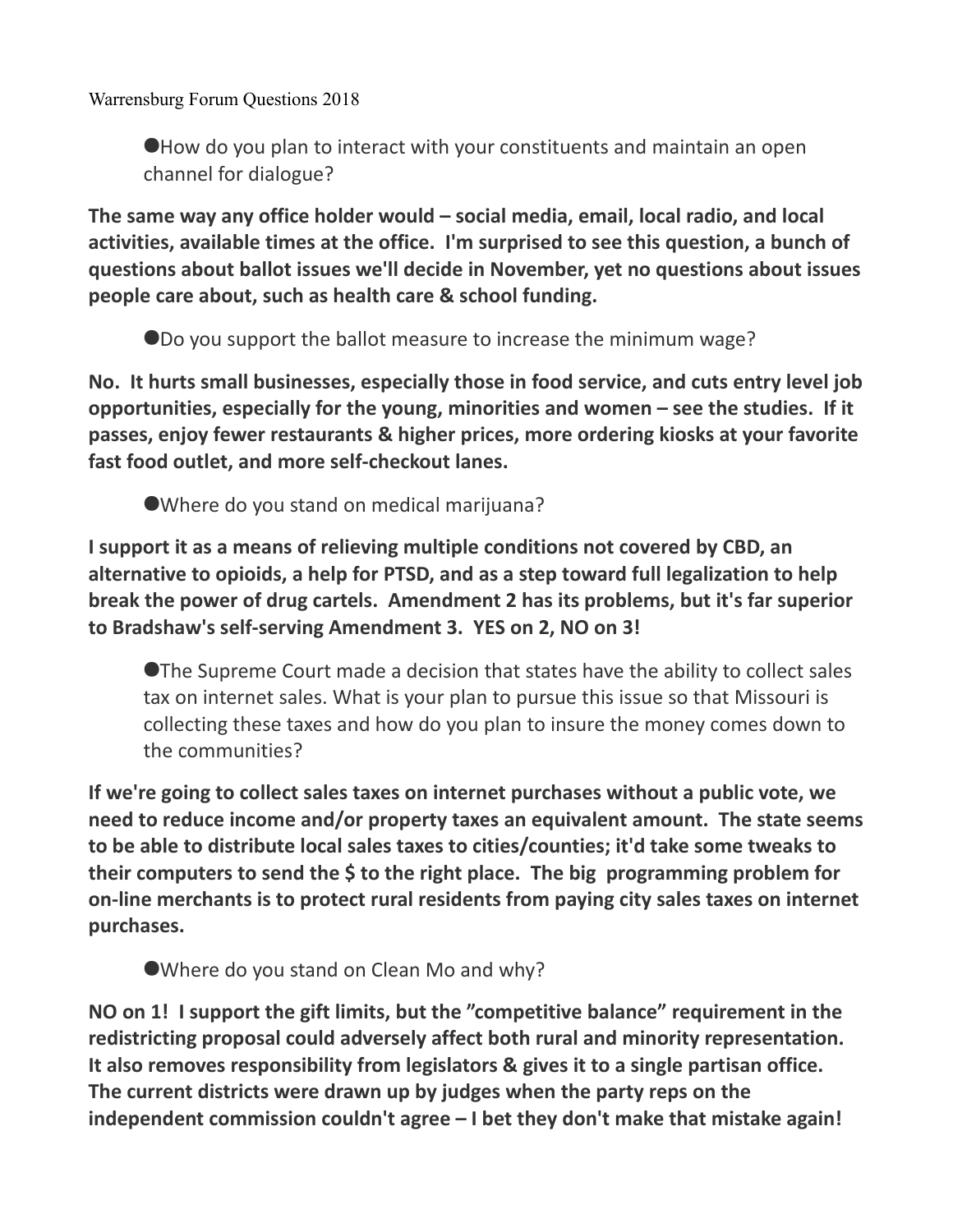Warrensburg Forum Questions 2018

OIf elected, what would be the first bill you would file?

**Since our state constitution supposedly requires bills to cover a single subject, here are 4:**

**Fully decriminalize possession of marijuana; expunge criminal records of those previously convicted. Allow farmers to grow industrial hemp w/o asking permission. Institute Ranked Choice Voting (so we don't see more nominees who get barely 1/3 of their own party's primary votes).** 

In your opinion, what are the biggest issues facing the legislature?

**Money: Excessive tax credits, too many demands for more, more money, more programs. Many programs are Federally-mandated, which needs to change. We need to build our reserves, in the expectation that interest rates will rise and bubbles will burst.**

What can Missouri do to bring in more businesses such as the Dollar Tree Distribution Center and Nucor?

**I have a problem with giving away the farm to get new businesses. Warrensburg's still paying for the Hawthorne mistake. Let's** t**ake a good look at the regulatory environment to make sure we don't provide disincentives, and remove excessive licensing requirements.** 

Where do you stand on Proposition D and why?

**No. Too much, too quickly. It'd put our tax rate above many neighboring states and hurt those who commute to jobs or to shop. It's not the 2.5 cents the first year, it's the increase from 17 to 27 cents by the last year. And if you read the bill, that 10 cent increase starts at the beginning of year 4 – think about it!**

Internet access is essential to commerce but many rural areas still lack sufficient access to broadband. How would you facilitate the expansion of broadband in rural areas?

**Yes, we do need cheap broadband out on Y Hiway. Let's look at what restrictions exist and remove them. If the demand is there, industry (for profit and/or our coops) will find a way to fill it.**